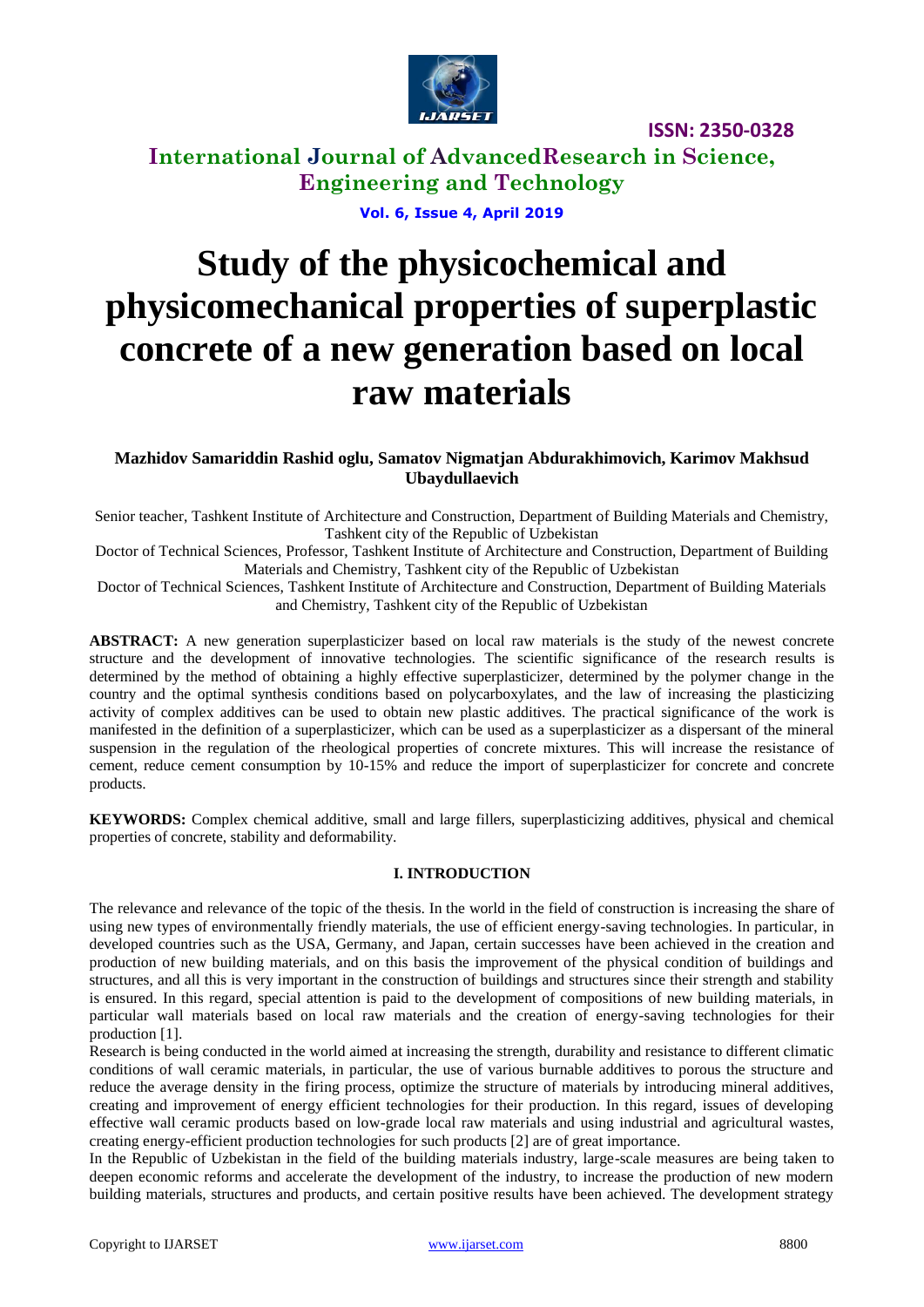

### **International Journal of AdvancedResearch in Science, Engineering and Technology**

### **Vol. 6, Issue 4, April 2019**

of the Republic of Uzbekistan for 2017–2021 sets a very important task, in particular, increasing the competitiveness of the national economy and reducing energy and resource consumption in the economy, and the widespread introduction of energy-saving technologies into production [3].

#### **II. SIGNIFICANCE OF THE SYSTEM**

The scientific significance of the research results is determined by identifying the method of obtaining highly effective superplasticizers, chemical transformation of domestic polymers, as well as on the basis of polycarboxylates, optimal synthesis conditions are proposed, a pattern of increasing the plasticizing activity of complex additives is revealed, which can be used to obtain new plasticizing additives.

The practical significance of the work is to identify the production of superplasticizers, which can be used to control the rheological properties of concrete mixtures, as dispersant mineral suspensions.

#### **III. LITERATURE SURVEY**

The composition of the pore solution varies significantly depending on the ratio of clinker and sulphate agent in cement. This may depend on the nature and structure of the effective component in the superplasticizer, which affect the plasticizing effect of superplasticizers. This should also be taken into account when choosing Superplasticizer in order to achieve the optimal effect of plasticization, the initial and duration of plasticization of concrete  $[4]$ .

Portland cement production makes a significant contribution to CO emissions. In order to reduce emissions of CO, limestone and slag mineral additives are the most promising and technologically and economically in the production of cement. For such cements, it is important to select a specific type and amount of plasticizer and evaluate what plasticizers affect the heat released during the hydration process. To achieve the objectives of the study, viscosity, conductivity and DSC analyzes of cement pastes with some plasticizers were determined. This study analyzes the effect of the amount of plasticizers based on polycarboxylate ether and modified lignosulfonate on the rheological properties and hydration processes of limestone, slag, and cement pastes. The use of polycarboxylate ester additive, unlike lignosulfonate additives, has a long-term effect on the viscosity of both cement paste and is less sensitive to mineral composition. The optimal amount of additives in the case of limestone cement is 1.25%, and in the case of slag cement is 0.3%. In cement limestone additives polycarboxylate ethers reduce total heat by 6% and lignosulfonates by 15% after 48 hours of hydration. In cement slag, polycarboxylates increase total heat by 4% and lignosulfonates by 2% after 48 hours of hydration. Exothermic profiles show that polycarboxylates continue to exoeffects in limestone to cement with a maximum time of 25%, and lignosulfonates by 40% in samples after 24 hours of hydration. In slag cement additives polycarboxylates continue exoeffects maximum time by 37% and lignosulfonates by 25% in samples after the same time of hydration  $[5]$ .

#### **IV. METHODOLOGY**

The results of studies of x-ray phase analysis (XRF). The ratio of the intensity of crystalline phases to the total intensity of the diffractogram Jcr / Jobsch, equal to 0.29 arbitrary units, indicates the presence of a certain amount of the amorphous phase in the cement stone.

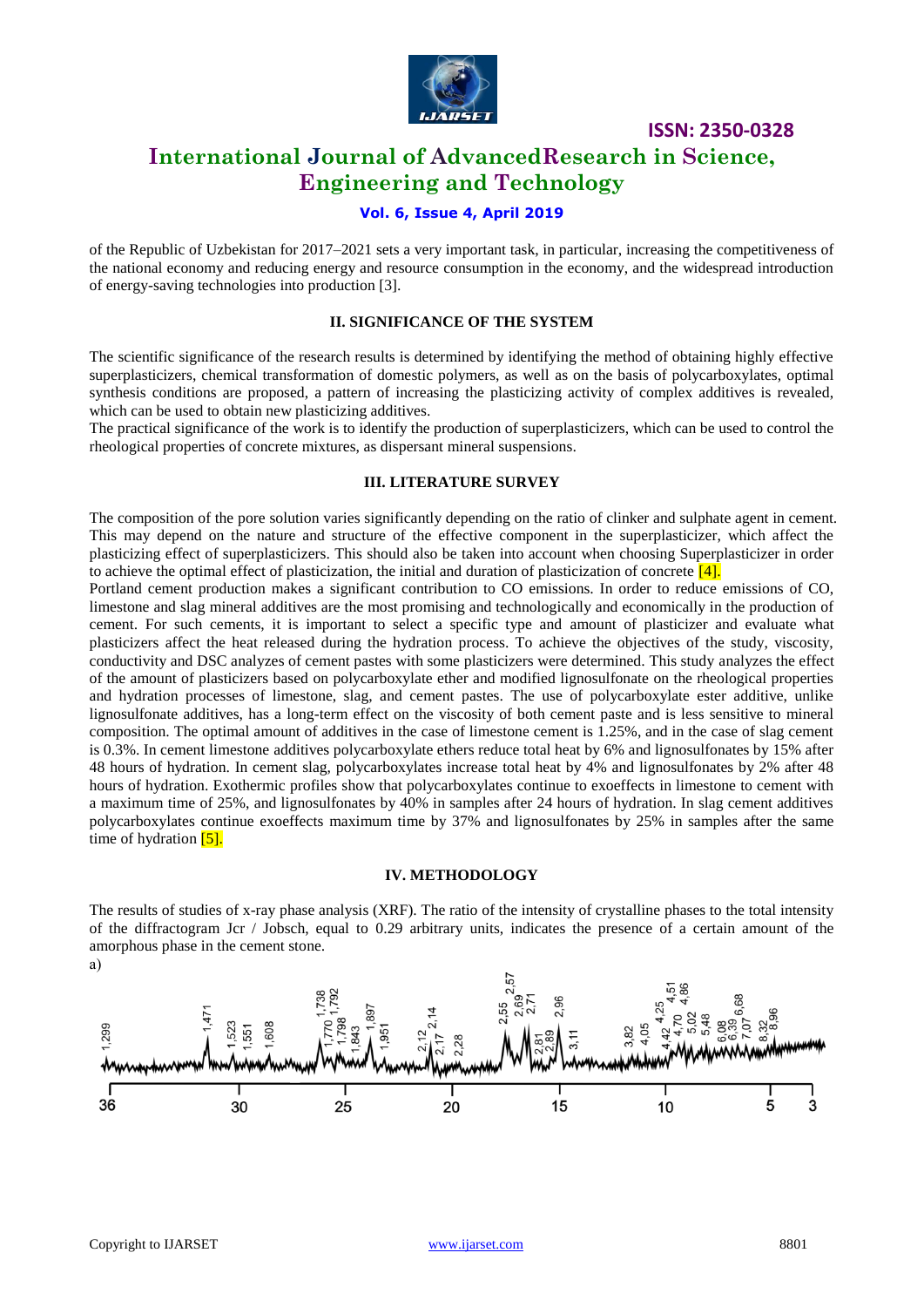

### **International Journal of AdvancedResearch in Science, Engineering and Technology**

**Vol. 6, Issue 4, April 2019**





Figure 1 shows that on the control sample, which was hardened in natural conditions, there are diffraction reflections of non-hydrated portland cement clinker minerals, namely C3S - alite (3.95; 3,034; 2,778; 2,745; 2,609; 2,456; 2,323 Å), C2S - belite (4,426; 2,921; 2,778; 2,745; 2,609; 2,456; 2,186 Å), C4AF - celite (7.294 Å), C3A - tricalcium aluminate  $(2,694 \text{ Å})$  and hydrate new growths Ca (OH) 2 - calcium hydroxide  $(4,919; 3.113; 2,629; 2,456 \text{ Å})$  and  $3Ca0 * A1203 *$ ЗСа804 \* 31Н20 - calcium hydrosulfophosphate (9.69; 5.492; 2.629; 2.456 Å). Interplanar distances are given in brackets.

On the diffractogram of the sample with the SJ-1 superplasticizer (Figure 1b, c, d), there are reduced peaks of Alita  $(3.034; 2.321 \text{ Å})$ , belite  $(4.501 \text{ Å})$ , celite  $(7.317 \text{ Å})$  and hydration products — a reduced peak of calcium hydroxide  $(4.921 \div 3.107, 2.627 \text{ Å})$ , an increased peak of calcium hydrosulfonic aluminum  $(9.414 \text{ Å})$  and a peak of calcium hydrosilicate (8.224 Å). The extinction of tricalcium aluminate peak is observed. The decrease in the peak of calcium hydroxide is due to its binding to the sulfate components and the transition to gypsum and hydrosulfoaluminate. Crystallization occurs from a solution of calcium hydrosulphoaluminate in the liquid phase, as can be seen from the electronic images that fill the pores of the cement stone  $[6]$ .

With a decrease in calcium hydroxide content, the possibility of the formation and existence of polybasic calcium hydroaluminates decreases. This circumstance prevents the formation of GSAC in the later periods of hardening.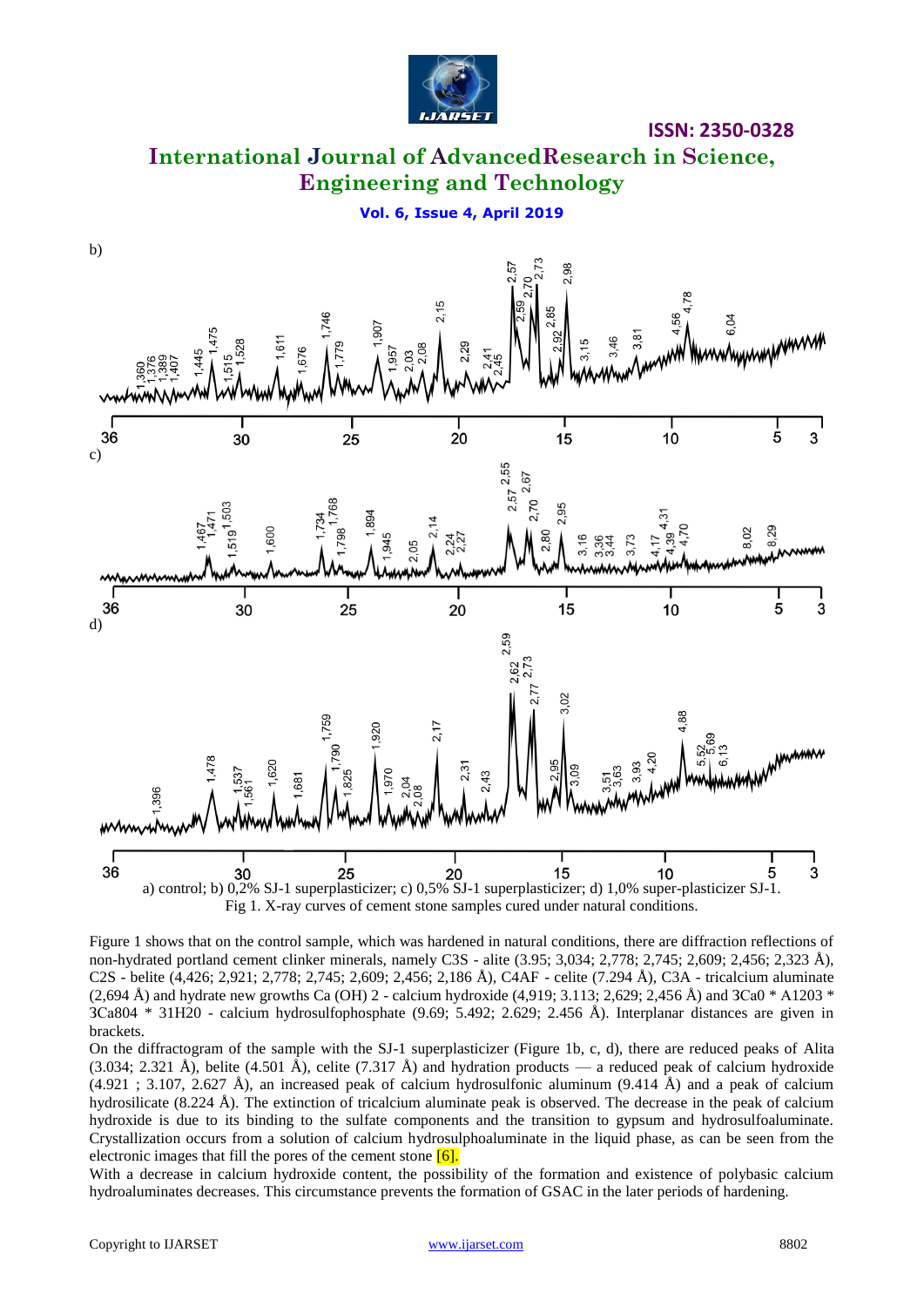

### **ISSN: 2350-0328 International Journal of AdvancedResearch in Science, Engineering and Technology**

### **Vol. 6, Issue 4, April 2019**

The resulting tumors, which crystallize in the presence of a complex additive in a finely dispersed form, clog the pores and capillaries of the Portland cement stone, compacting and strengthening its structure. The results of electron microscopy studies

The phase composition of hydrated neoplasms of cement stone, made from dough of normal density on cement of the Akhangaran factory of the brand PC400 D20 with different content of superplasticizer, was studied by electron microscopy. Using electron microscopy methods, crystals of Portland cement minerals were studied after 28 days. hardening.

Figure 2 shows the complex structure of the cementing agent.



a) control without additives; b) 0.2% SJ-1 superplasticizer; c) 0.5% SJ-1 superplasticizer; d) 1.0% superplasticizer SJ-1. Fig 2. Electron microscopic images of cement stone samples.

In the main gel-like mass of neoplasms, needle-like crystals of ettringite are observed, filling the free cavities. Ettringitis neoplasms are formed in free volumes. On electron micrographs of cement stone samples with a complex additive, pores are filled with both gypsum and calcium hydrosulfoaluminate. Moreover, during autoclave treatment,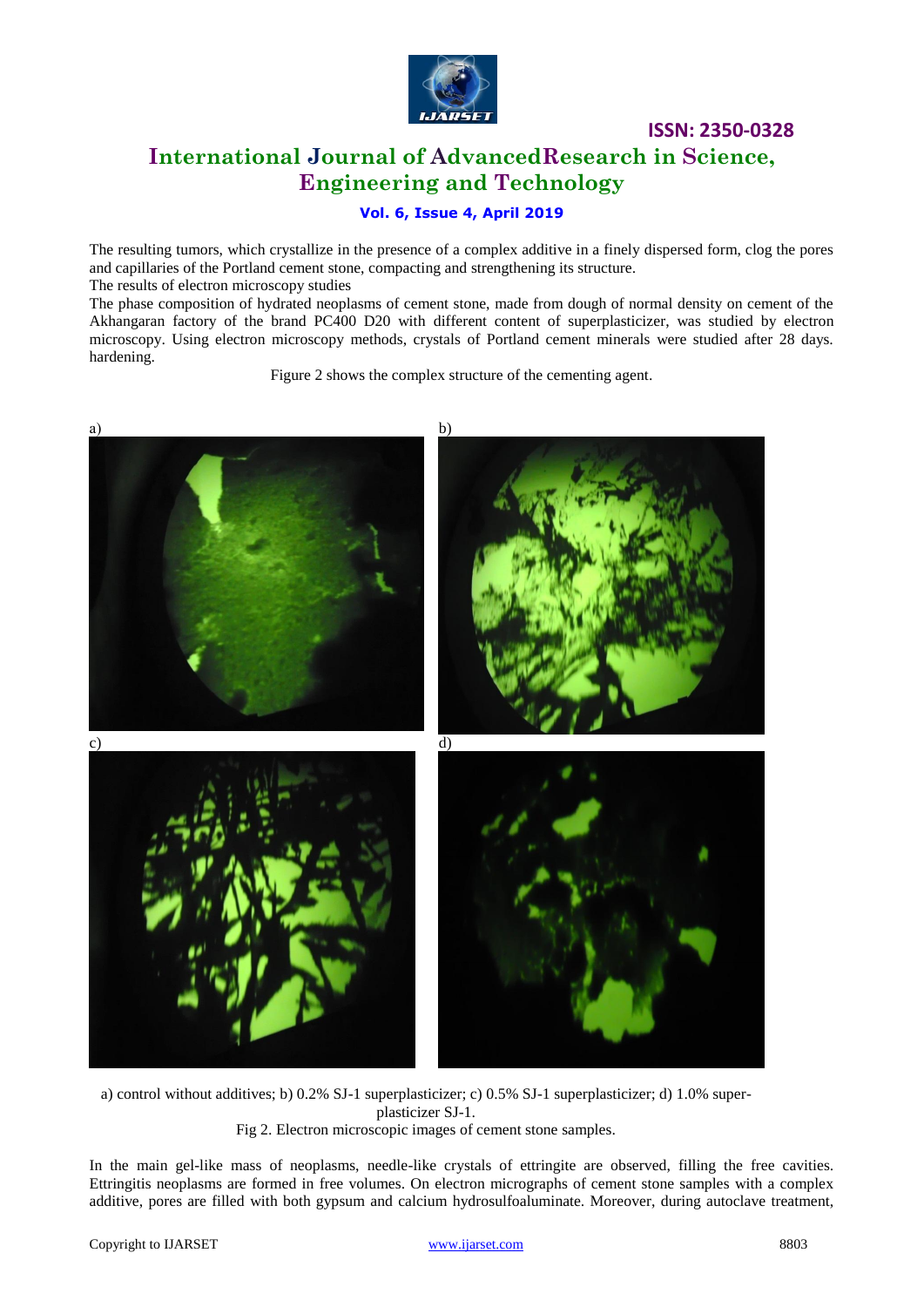

### **International Journal of AdvancedResearch in Science, Engineering and Technology**

#### **Vol. 6, Issue 4, April 2019**

the amount of hydrosulphaluminate becomes predominant. An increase in the concentration of calcium hydrosulfoaluminate and an increase in the specific surface of the hydration phases, both in the general structure of the cement stone and in the defective areas of the spatial skeleton, leads to the hardening of the material. the consequence of the fact that both gypsum and calcium hydrosulfate aluminate, when added with a superplasticizer, crystallize with the magnitude of the volume.

Conclusion. Thus, in samples with a superplasticizer, a deeper hydration of the silicate phase of cement occurs and an increase in mass loss with an increase in the duration of hydration is observed. It is established that the cement stones are highly crystallized by adding superplasticizer in large quantities.

It has been established, when studying the IR spectra of cement stones with the SJ-1 superplasticizer, good crystallization of calcium hydrosulphoaluminate, submicrocrystals of tobermorite hydrosilicates and the presence of hydroxyl hydroxysilicates of the xonotlite group.

The compaction and hardening of the structure of portland cement compositions in the initial stages of hardening is a consequence of the fact that calcium hydrosulfonic aluminate, with the addition of a superplasticizer, crystallizes with increasing volume.

Investigation of the physicomechanical properties of concrete with the SJ-1 superplasticizer. The introduction of the SJ-1 superplasticizer into the composition of concrete mixes significantly changes their properties. Superplasticizer increases the mobility of the concrete mix, improves workability properties, reduces water demand and others.

The introduction of superplasticizer reduces water-cement ratio, reducing water consumption leads to an increase in the strength characteristics of concrete, which opens up the possibility of obtaining high-strength concrete. This circumstance has a beneficial effect on the durability of concrete [7].

#### **V. EXPERIMENTAL RESULTS**

To study the effect of the SJ-1 superplasticizer amount and on the physicomechanical properties of concrete, Portland cement from Kyzylkumcement and Ahangarancement plants of the brands PC 400 DO and PC 400 D20 was used. The composition of the concrete factory JV LLC Binokor concrete service. The grade of concrete is M-200, the mobility of the mixture with a draft of a cone is 4-5 cm.

Analyzes of experimental studies of the rheological properties of cement mortar and concrete mixture showed that of the studied mixture compositions containing additives in the amount of 0.4 0.6 0.8 1.0% by weight of cement, the best indicators were obtained with an additive content of 0.8%.

On the basis of experiments to optimize the content of superplasticizer for the study of the physicomechanical properties of concrete, SJ-1 was taken in an amount of 0.8% by weight of cement.

For further experimental studies, samples of sizes  $4x4x16$  cm and  $10x10x10$  cm were made [8].

Samples after fabrication for curing were placed in a normal curing chamber. Samples were tested at an age of 1, 3, 7, 14, 28 days of normal hardening.

The second series of concrete samples were tested to determine the density and water absorption by weight. The test results are given in table 1., 2., and figure 3., 4. respectively.

Table 1 The dependence of the compressive strength and bending of fine-grained concrete on the content of the superplasticizer SJ-1.

| N <sub>2</sub> | The mobility of the | SJ-1 content. | Concrete strength in compression and bending (MPa) at the |            |               |            |           |            |  |
|----------------|---------------------|---------------|-----------------------------------------------------------|------------|---------------|------------|-----------|------------|--|
|                | concrete mix OK     | % by weight   | age, days.                                                |            |               |            |           |            |  |
|                | $\rm cm$            |               |                                                           |            |               |            | 28        |            |  |
|                |                     |               | $R_{\rm com}$                                             | $R_{bend}$ | $R_{\rm com}$ | $R_{bend}$ | $R_{com}$ | $R_{bend}$ |  |
|                | 5,0                 | Control       | 5,8                                                       | I,I        | 14,4          | 3.4        | 16,3      | 3,5        |  |
|                | 5,0                 | 0,4           | 4,8                                                       | L.O        | 12,4          | 3,0        | 16,0      | 3,4        |  |
|                | 4.7                 | 0.6           | 5,4                                                       | l.0        | 12,9          | 2,5        | 18,2      | 4, I       |  |
|                | 4.5                 | 0,8           | 6,9                                                       | 1,2        | 15,1          | 3,2        | 21,0      | 4,2        |  |
|                |                     | .0            | 5.4                                                       |            | 14,4          | 2.7        | 16,8      |            |  |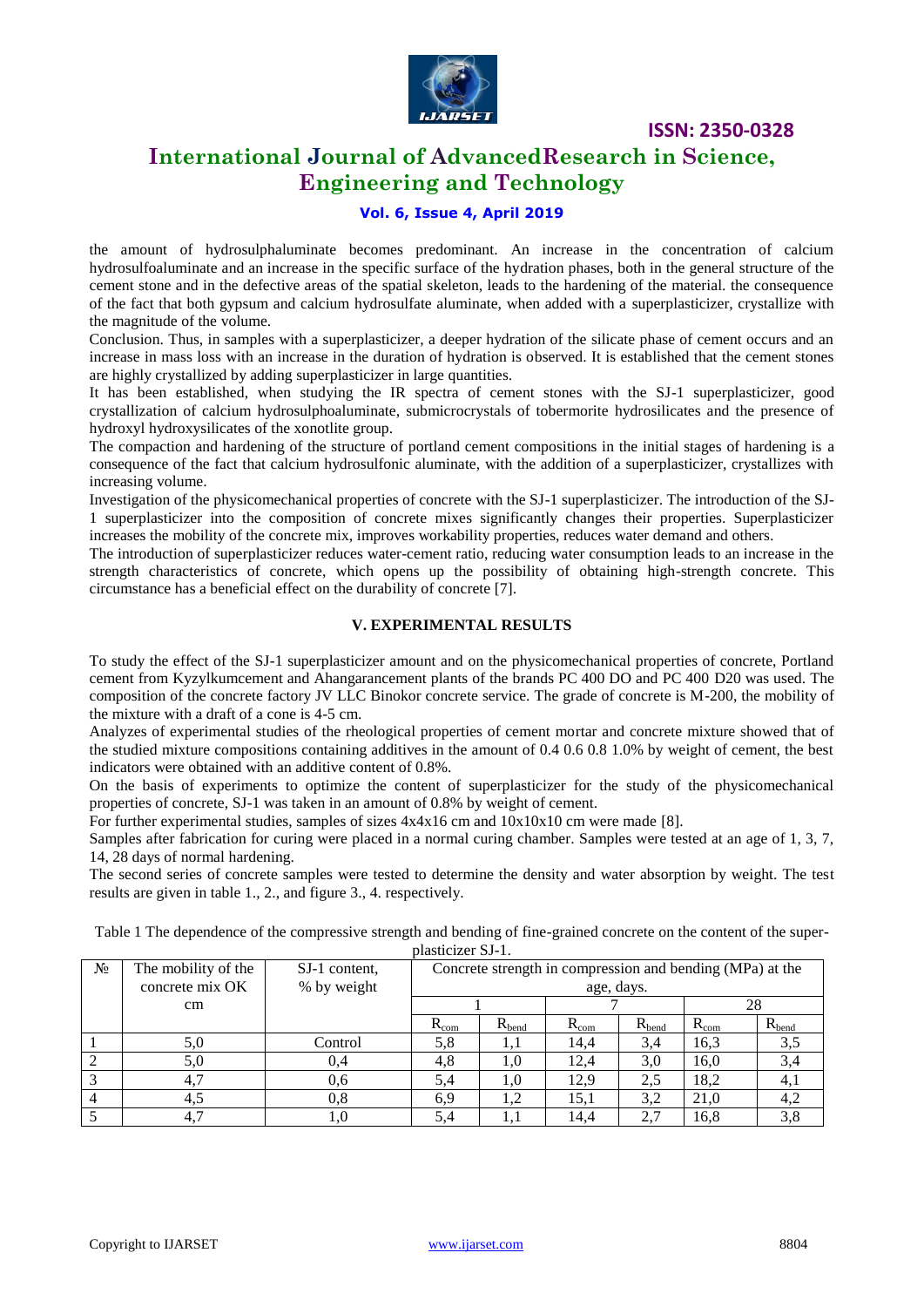

### **International Journal of AdvancedResearch in Science, Engineering and Technology**

### **Vol. 6, Issue 4, April 2019**

Table 2 The effect of the super-plasticizer SJ-1 on the physico-mechanical properties of fine-grained concrete.

| $N_2$          | Sample Name          | Water<br>absorption, | Average<br>density | Strength of fine-grained concrete in compression and<br>bending (MPa) at the age, days. |            |             |            |           |            |
|----------------|----------------------|----------------------|--------------------|-----------------------------------------------------------------------------------------|------------|-------------|------------|-----------|------------|
|                |                      | $%$ by               | kg/m <sup>3</sup>  |                                                                                         |            |             |            | 28        |            |
|                |                      | weight               |                    | $R_{\rm com}$                                                                           | $R_{bend}$ | $R_{com}$   | $R_{bend}$ | $R_{com}$ | $R_{bend}$ |
|                | Control.             | 7,4                  | 2300               | 5.8                                                                                     | 11,0       | 14,4        | 34,0       | 16,3      | 35,0       |
|                |                      |                      |                    | 29,0                                                                                    |            | 72,0        |            | 81,5      |            |
| 2              | With the addition,   | 7,1                  | 2320               | 4,8                                                                                     | 10,0       | 12,4        | 30,0       | 16,0      | 34,0       |
|                | the content of $0.4$ |                      |                    | 24,0                                                                                    |            | 62,0        |            | 80,0      |            |
| 3              | With the addition,   | 7,3                  | 2330               | 5.4                                                                                     | 10,0       | 13,0        | 25,0       | 18,2      | 41,0       |
|                | the content of $0.6$ |                      |                    | 27,0                                                                                    |            | 65,0        |            | 91,0      |            |
| $\overline{4}$ | With the addition,   | 7,0                  | 2325               | 6.9                                                                                     | 12,0       | 15,1        | 32,0       | 21,0      | 42,0       |
|                | the content of $0.8$ |                      |                    | 35,0                                                                                    |            | 76,0        |            | 105,0     |            |
| 5              | With additive        | 7,4                  | 2310               | 5.4                                                                                     | 11,0       | <u>14,4</u> | 27,0       | 16,8      | 38,0       |
|                | content $1,0$        |                      |                    | 27,0                                                                                    |            | 72,0        |            | 84,0      |            |

Note: Above the line is the average value of the strength indicators, below the line is the relative value of the indicator in% of controls.

From table 1 and 2 it can be seen that the management of the SJ-1 superplasticizer in the optimum amount in the concrete composition leads to an increase in its density and strength.



1-compressive strength of concrete without additives; 2-with the addition of SJ-1 in the amount of 0.4% by weight of cement; 3 with the addition of 0.6%; 4 - with the addition of 0.8%; 5 - with the addition of 1.0%, respectively. Figure 1 The dependence of the compressive strength of fine-grained concrete on the content of the SJ-1

superplasticizer.

Analyzes of the conducted studies have shown that the density of concrete increases by 8–10%, and the water absorption decreases by 12–15% in comparison with the control compositions. At the same time, indicators of the properties of concrete with the addition of SJ-1 with a content of 0.8% of the additive are higher compared with the content of the additive 0.4; 0.6; 1.0 Accordingly, the super-plasticizer SJ-1 increases the strength of concrete in all periods of hardening. However, the greatest increase in strength in the first three days of hardening. This ensures high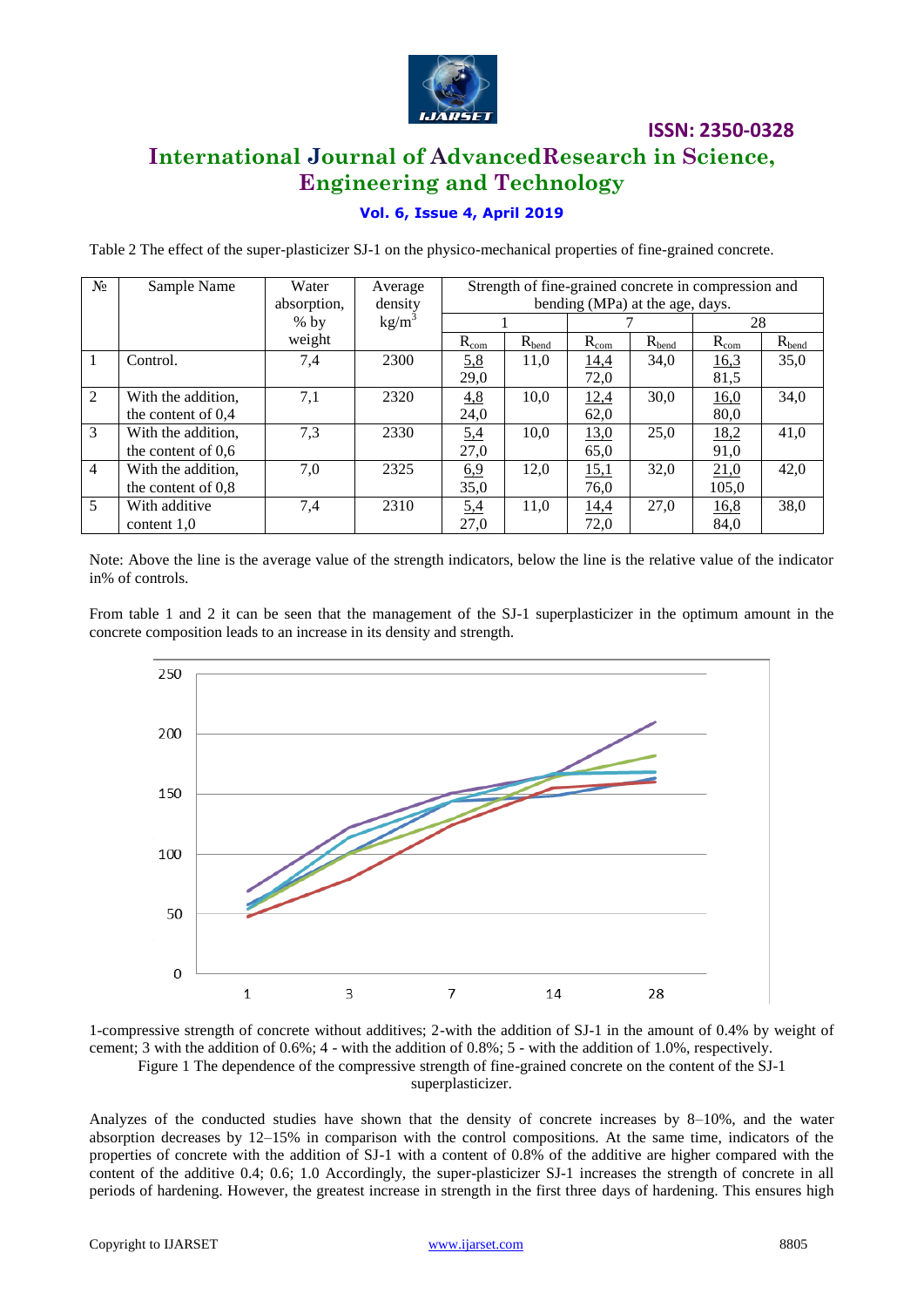

### **ISSN: 2350-0328 International Journal of AdvancedResearch in Science,**

**Engineering and Technology**

### **Vol. 6, Issue 4, April 2019**

strength with the introduction of SJ-1 in an amount of 0.8. By the age of 7 days, the compressive strength with the addition of SJ-1 reaches 76% of the design strength of concrete.

The introduction of the SJ-1 superplasticizer into the concrete mix leads to a decrease in its water demand by 15–20% by weight. This increases the strength of concrete in compression and bending of about 20% of Figure 1; 2. Flexural strength of concrete at the age of 3 and 7 days with the addition of SJ-1 is significantly higher compared to the controls. Flexural strength of concrete with SJ-1 is 30% higher compared to control samples [9].



1 is the strength of concrete in bending without additives; 2-with the addition of SJ-1 in the amount of 0.4% by weight of cement; 3 with the addition of 0.6%; 4 - with the addition of 0.8%; 5 - with the addition of 1.0%. Figure 2 The dependence of the bending strength of fine-grained concrete on the content of the superplasticizer SJ-1.

Experimental studies to determine the effect of the SJ-1 superplasticizer on the physicomechanical, chemical and operational properties of concrete, as well as to identify the polyfunctional effect (plasticization, accelerated hardening at an early age, an increase in density) shows a high effect compared to the traditional superplasticizer. Thus, according to the results of the conducted research, it was established that the super-plasticizer SJ-1 has the best effect on the physical and mechanical properties of concrete in an amount of 0.8% by weight of Portland cement [10].

#### **VI. CONCLUSION AND FUTURE WORK**

Superplasticizers were obtained, which were synthesized on the basis of local raw materials and secondary resources, have a positive effect. It was revealed that the obtained superplasticizing additives are proposed to be used in the range of 0.1–0.5% by weight of cement.

Superplasticizers based on polycarboxylate ethers have been developed, providing increased strength, water resistance, heavy structural concrete by reducing the water-cement ratio, the formation of stable hydrate phases of cement stone.

Installed high mobility, density and strength of cement composites with SJ-1. The optimal consumption of the SJ-1 is 0.2-0.4% by weight of the binder. At the same time, the consumption of mixing water decreases by 20–30%, which leads to an increase in grade strength by 15–20% at the age of 28 days. It should be noted that the introduction of the SJ-1 leads to an increase in the strength of cement composites early in the hardening stage. This leads to a simplification of the manufacture of composites.

With a flow rate of SJ-1 of the order of 0.2 and 0.4%, the mobility of the composites is of the order of 12 and 20 cm, respectively, while the sediment of the cone of the control composition is of the order of 6.0 cm.

Based on the experience of industrial implementation, it has been established that the use of superplasticizers under production conditions is expedient from an economic point of view by reducing the consumption of cement and avoiding expensive alternative ways to improve the water resistance of concrete.